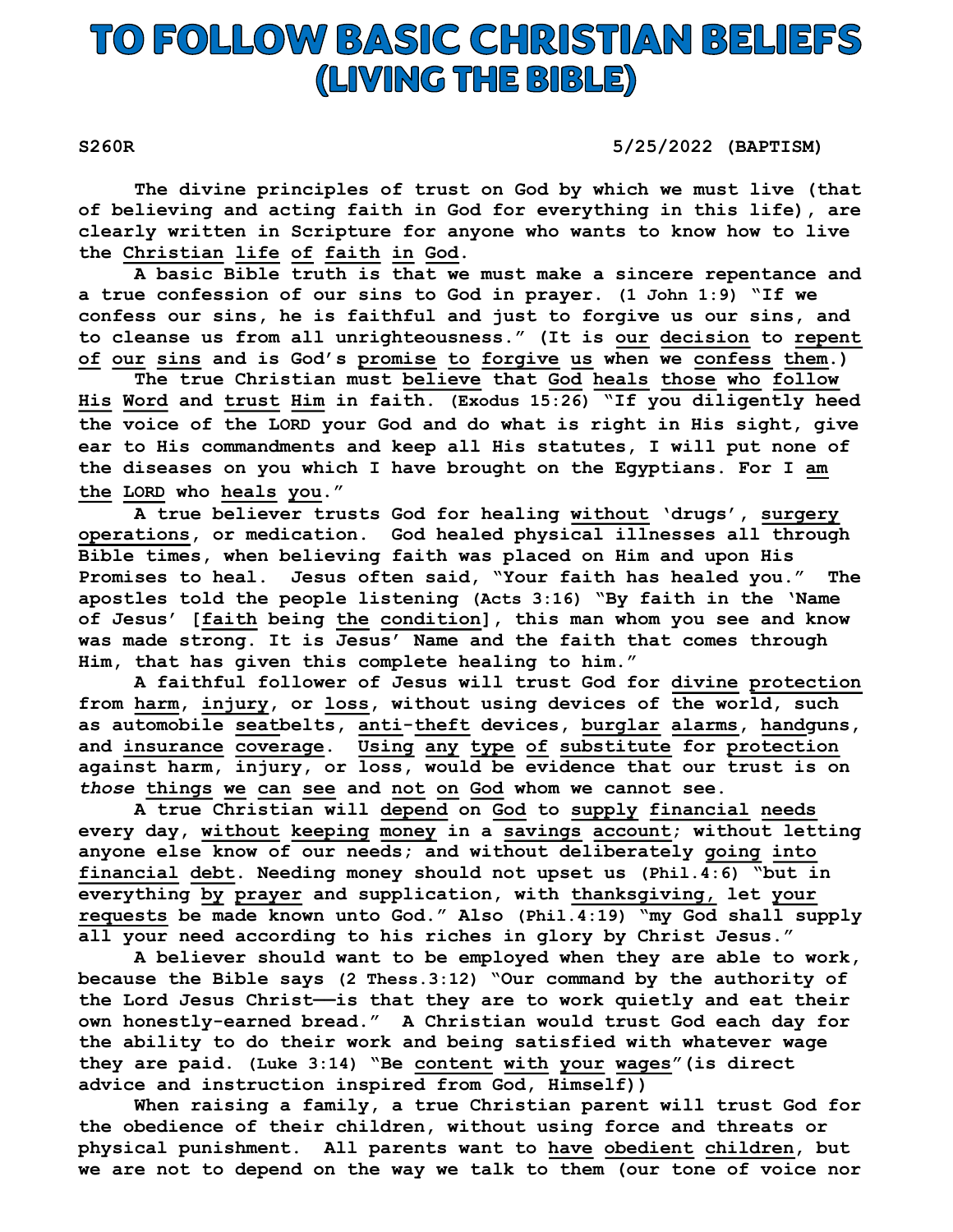on threats of punishment) to get their obedience toward us. (As a previous message made note) "We are, of course, to give (and we need to give) the children, instruction and advice, for that is God's command for parents, to discipline and "train the children in the way they should go, and they will not depart from that" Also, the Holy Spirit-inspired words given for us (Hebr.12:7-8) "The sufferings that you are enduring are for your discipline. God is dealing with you as sons; for what son is there whom his father does not discipline? And if you are left without discipline, of which every true son has had a share, that shows that you are not true sons." But parents are to do (and must) do so in the 'Name of Jesus', while trusting and depending on the power of God to put an 'obedient spirit' in the children before our saying anything to them.

The Christian parent or guardian would explain Christ-like ways and attitudes to them and would definitely show them those right ways and attitudes via their own example. (Ephes.6:4) "And, ye fathers, provoke not your children to wrath: but bring them up in the nurture and admonition [or training and instruction] of the Lord."

 A follower of Christ will ask to be baptized (usually by their mid or late teens), which is following the example that Jesus gave us. The basis for that belief is (Matt.3:16) "Jesus, when he was baptized, went up straightway out of the water: and, lo, the heavens were opened unto him, and he saw the Spirit of God descending like a dove, and lighting upon him."

 A Christian commemorates the Passover on a regular basis.(Luke 22: 19-20) "[Jesus] took bread, gave thanks and broke it, and gave it to them, saying, 'This is My body which is given for you; do this in remembrance of Me.' Likewise He also took the cup after supper, saying 'This cup is the new covenant in My blood, which is shed for you.'"

 A follower of Christ will desire to attend church services every week, a church where God's full Truth is taught, and to learn from that Truth. And they will want to sing hymns and songs of praise; join to pray for one another and learn more about God's 'Salvation plan' through Scripture-based messages. (Hebr.10:24-25) "And let us consider one another in order to stir up love and good works, not forsaking the assembling of ourselves together (as is the manner of some), but exhorting one another, and so much the more, as you see the 'Day of Christ' approaching."

 The Christian's Church meeting room should be rented, just as the school or any other building would be rented for assembling as a group to worship God. The apostle Paul rented a place to live (as an example for us). It says (Acts 28:30-31), he "dwelt two whole years in his own rented house, and received all who came to him, preaching the kingdom of God and teaching the things which concern the Lord Jesus Christ."

 A believer would rent their house and any farmland, because the Bible teaches us not to have financial assets or real estate, which would be a 'treasure' on which we could trust and depend for financial security, instead of trusting on God, and so be misplacing our trust. [Where our 'place of trust' is centered (that is on God), is the whole basis of a true Christian life of faith, with nothing laid-up for the future days in one's life (nor that of their family). (Matt.6: 19-21) "Do not store up for yourselves treasures on earth, but store up for yourselves treasures in heaven, for where your treasure is, there your heart will be also." Jesus also said (Luke 12:33) "Sell your

2.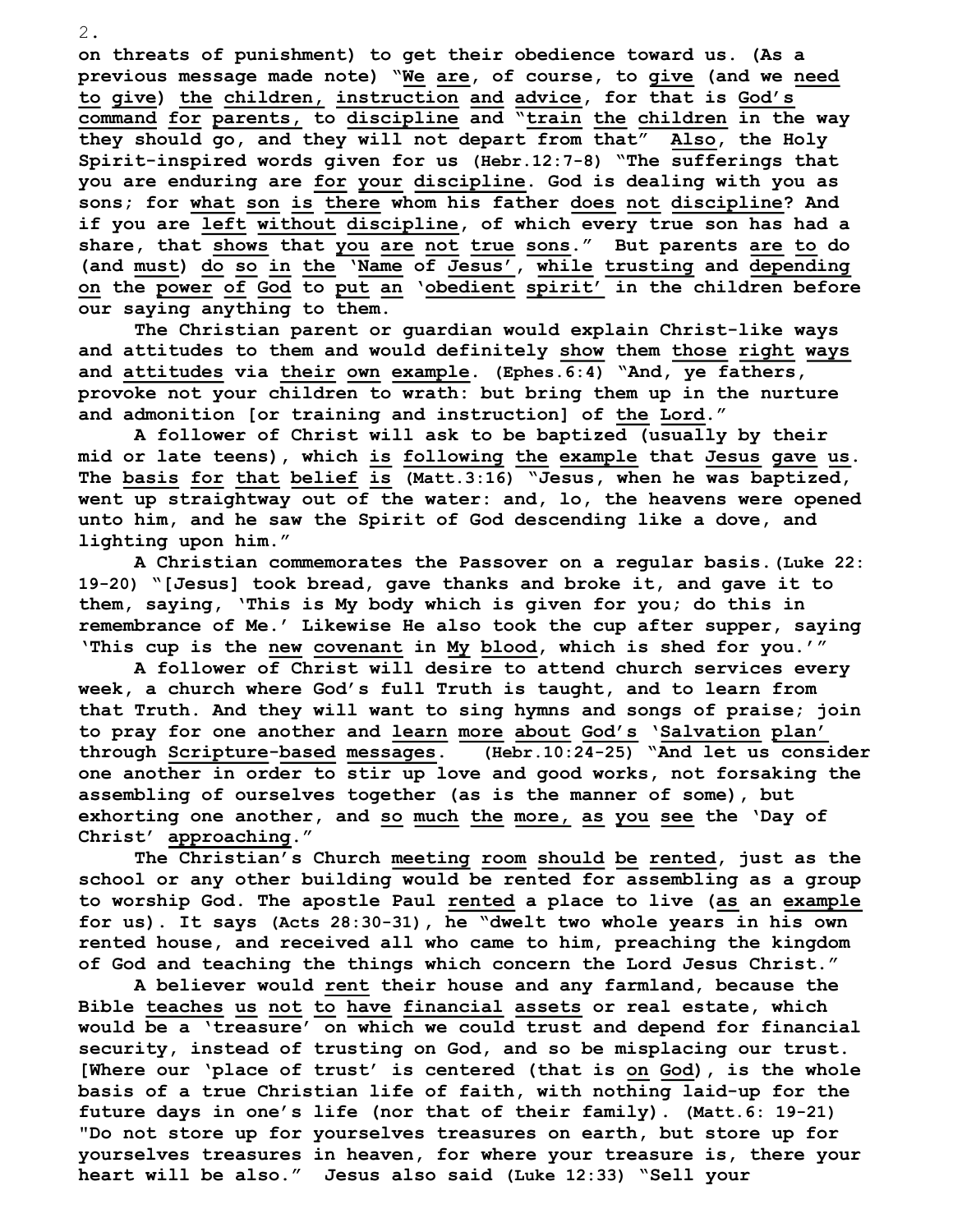possessions and give alms. Provide yourselves with purses that will never wear out, a treasure inexhaustible in Heaven."

 Bible examples are to show Bible believers that it is God's will to put up their treasures in Heaven, by selling their homes on earth, and other valuable assets of which one could depend on their value for financial security, instead of a daily trust on God's faithfulness to His Word and Promises. (Acts 4:34-35) "There were no needy persons among them. For from time to time those who owned lands or houses sold them, brought the money from the sales and put it at the apostles' feet, and it was distributed to anyone as he had need."

A believer in Christ would not purchase any type of 'insurance coverage', nor put their signature on any document if they do not agree with what it represents, 'financial security' and 'man's plan' for protection, which will always take our place of trust away from God. All insurance is from the devil to eliminate our trust on God. Everything today has some type of financial insurance protection policy on it, such as, household appliances (large or small), a house heater or water heater, a rented or owned power tool, along with owned vehicles. However, a believer would refuse to purchase or sign such a document, since that would be an issue of misplacing one's trust, instead of keeping one's trust centered on God and His many promises to protect and provide for them. That responsibility of purchasing and signing such documents and papers must be someone else's responsibility for their possession or their treasure on earth.

 True believers surely know in their heart that Jesus will return for His true followers, those who truly trust God in believing faith about things in this life. With the spiritual condition of the world getting worse and worse every day, we can see the words and warnings of Jesus' being fulfilled in so many ways (and sometimes it may seem to be almost every hour). [That is why Jesus solemnly warned us to watch and pray always that we be not led into 'temptation'.]

 (He said, Matt.7:13-14) "Enter ye in at the strait gate: for wide is the gate, and broad is the way, that leadeth to destruction, and many there be which go in thereat: Because strait is the gate, and narrow is the way, which leadeth unto life, and few there be that find it." He also said (Luke 13:24), to "Strive [or make every effort] to enter in at the strait gate: for many, I say unto you, will seek to enter in, and shall not be able."

 We need to (and must) separate ourselves from any religious organization that does not teach the full Truth from the Bible. If they do not trust God for divine healing in their own life, they would also not be teaching God's full Truth in their church.

The prophet Jeremiah gives this warning about those not teaching God's Truth; (Jere.23:14) "I have seen a horrible thing in the prophets of Jerusalem: They commit adultery and walk in lies; They also strengthen the hands of evildoers, So that no one turns back from his wickedness. All of them are like Sodom to Me, And her inhabitants like Gomorrah."

 God's divine order and plan of believing faith and trust on Him, is still in place today for anyone who will believe the truth about His Son and place their trust on what He accomplished on the cross for believers, when He shed His Blood for the 'cleansing from sin' which everyone needs. (Hebr.10:14) "By one offering [Jesus] hath perfected forever, them that are sanctified."

3.